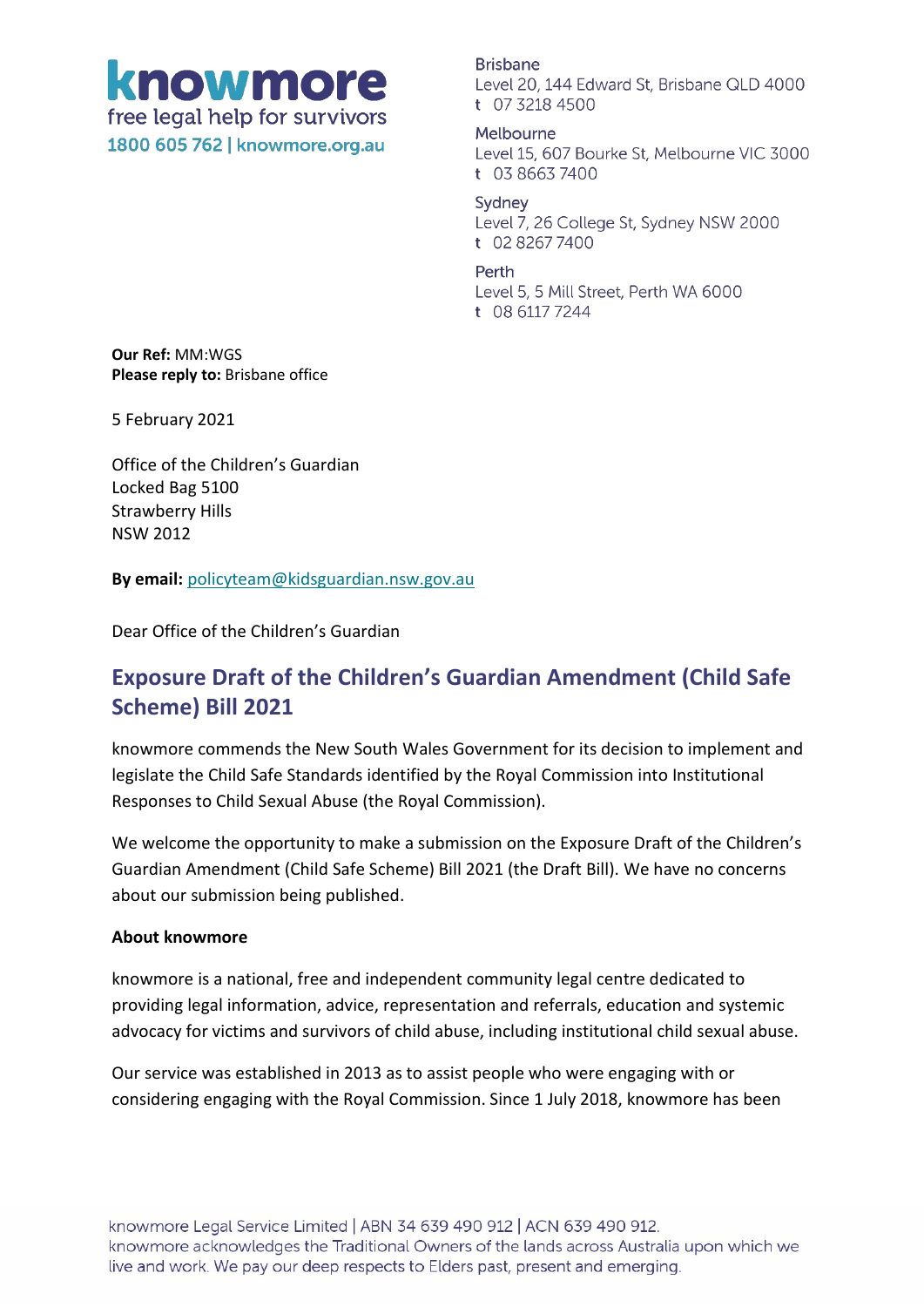funded by the Australian Government<sup>[1](#page-1-0)</sup> to deliver legal support services to assist survivors of institutional child sexual abuse to access their redress options, including under the National Redress Scheme.

#### *Our clients in New South Wales*

knowmore has a significant client base in New South Wales — 19 per cent of our current clients reside in the state.[2](#page-1-1) We therefore have a strong interest in New South Wales law reform that seeks to ensure that institutions are safer for children.

#### **Overall position on the Child Safe Standards**

The Royal Commission shed light on the nature and extent of child sexual abuse in Australian institutions, including in schools, out-of-home care, youth detention environments, health and allied services, services that support people with disabilities, child care centres and youth groups, and recreational clubs and associations. The Royal Commission concluded that institutional child sexual abuse is not a problem of the past, and that "institutional cultures and practices that allow abuse to occur and inhibit detection and response continue to exist in contemporary institutions."[3](#page-1-2)

The Royal Commission developed the Child Safe Standards as a benchmark against which all institutions can assess their child safe capacity. [4](#page-1-3) The Child Safe Standards are designed to ensure that an institution that engages in child-related work upholds the rights of all children under their care and supervision and

*consciously and systematically creates conditions that reduce the likelihood of harm to children, creates conditions that increase the likelihood of identifying and reporting harm, and responds appropriately to disclosures, allegations or suspicions of harm.[5](#page-1-4)*

<span id="page-1-0"></span><sup>&</sup>lt;sup>1</sup> Represented by the Attorney-General's Department and the Department of Social Services. knowmore also receives funding from the Financial Counselling Foundation. 2 As at 31 December 2020. See knowmore, National infographic, December 2020,

<span id="page-1-1"></span>[<sup>&</sup>lt;https://knowmore.org.au/wp-content/uploads/2021/01/Infographic-December-2020.pdf>](https://knowmore.org.au/wp-content/uploads/2021/01/Infographic-December-2020.pdf).

<span id="page-1-2"></span><sup>3</sup> Royal Commission into Institutional Responses to Child Sexual Abuse, *Final Report: Volume 6, Making institutions child safe,* 2017, p. 14, [<https://www.childabuseroyalcommission.gov.au/sites/default/files/final\\_report\\_](https://www.childabuseroyalcommission.gov.au/sites/default/files/final_report_-_volume_6_making_institutions_child_safe.pdf) volume 6 making institutions child safe.pdf>.

<span id="page-1-3"></span> $<sup>4</sup>$  Ibid, p. 13.</sup>

<span id="page-1-4"></span><sup>5</sup> Ibid, p. 12.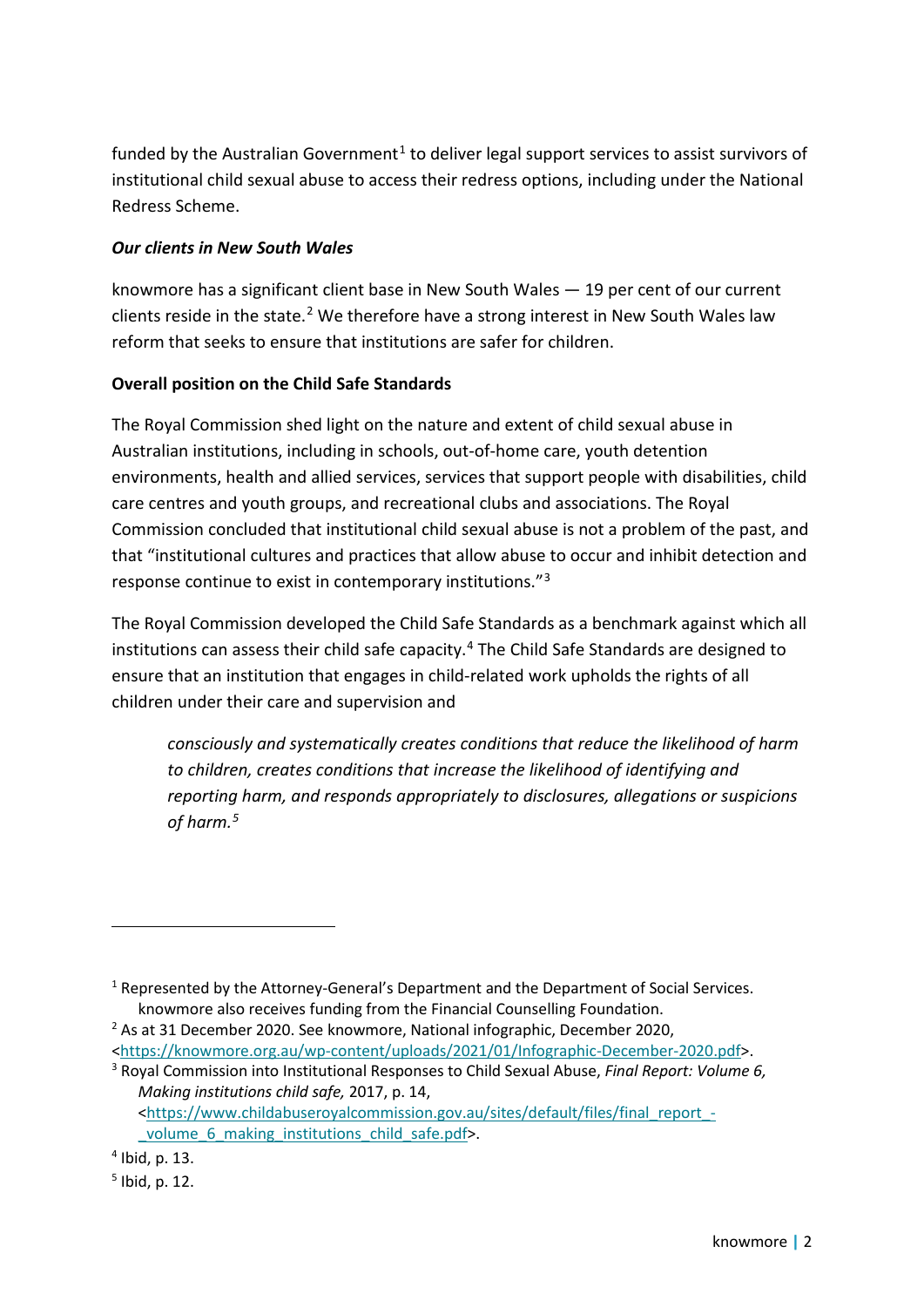knowmore strongly supports the full implementation of the Royal Commission's Child Safe Standards and related recommendations in all Australian jurisdictions. In our view, this is essential to reducing the risk and incidence of child sexual abuse in Australian institutions and ensuring that institutions respond appropriately to allegations of child sexual abuse.

knowmore notes that the Child Safe Standards have been incorporated into the National Principles for Child Safe Organisations (the National Principles) which were endorsed by all Australian governments in February 2019.[6](#page-2-0)

### **knowmore's position on the Exposure Draft of the Children's Guardian Amendment (Child Safe Scheme) Bill 2021**

knowmore supports the Exposure Draft of the Children's Guardian Amendment (Child Safe Scheme) Bill 2021, which implements key elements of Recommendations 6.4 to 6.11 from the Royal Commission's Final Report.<sup>[7](#page-2-1)</sup> In particular, we support:

- The Child Safe Standards outlined in the Draft Bill, which are consistent with the standards recommended by the Royal Commission.
- The Child Safe Standards being the primary framework that guides child safe practice.
- That organisations deemed to be child safe organisations will be required to implement the Child Safe Standards, although see our comments on page 4 of this letter, regarding possible limitations with the definition of child safe organisation in the Draft Bill.
- The Office of the Children's Guardian being given responsibility for monitoring and enforcing the Child Safe Standards, noting that the Royal Commission recommended that this role should be performed by an independent oversight body.<sup>[8](#page-2-2)</sup>
- The broad range of functions given to the Office of the Children's Guardian, including the ability to
	- raise awareness and support capability building within organisations
	- monitor and report on an organisation's compliance with the standards
	- investigate complaints or concerns
	- enforce compliance with the standards and
	- share information about risks to child safety with other government agencies, including oversight bodies in other states and territories.<sup>[9](#page-2-3)</sup>

<span id="page-2-0"></span><sup>6</sup> Australian Human Rights Commission, *National Principles for Child Safe Organisations*, AHRC, Canberra, 2019 < [https://childsafe.humanrights.gov.au/sites/default/files/2019-](https://childsafe.humanrights.gov.au/sites/default/files/2019-02/National_Principles_for_Child_Safe_Organisations2019.pdf) 02/National Principles for Child Safe Organisations2019.pdf>.

<span id="page-2-1"></span><sup>7</sup> Above note 3.

<span id="page-2-2"></span><sup>8</sup> Ibid, Recommendation 6.10.

<span id="page-2-3"></span><sup>&</sup>lt;sup>9</sup> Consistent with Recommendation 6.11.